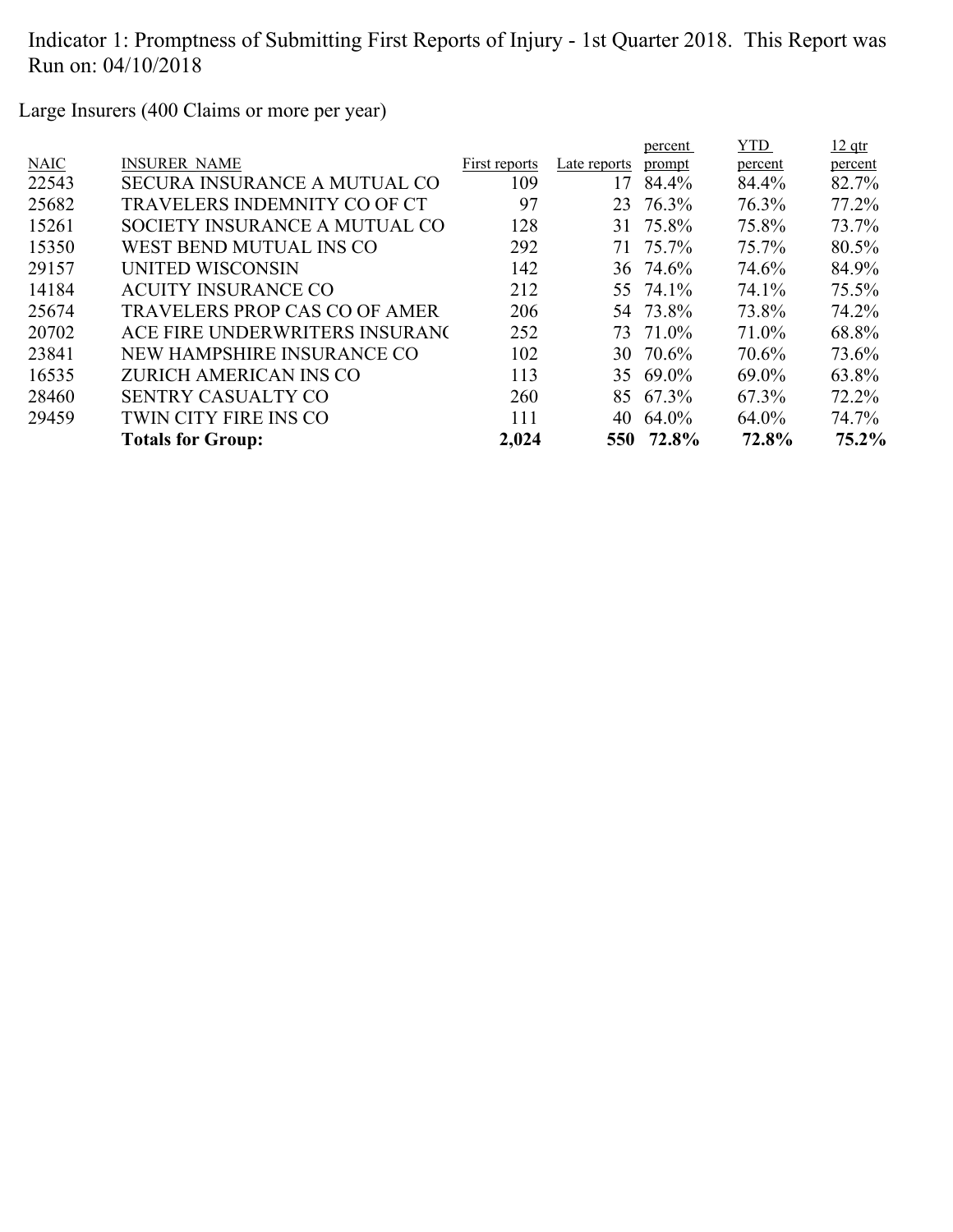Medium Size Insurers (65 -399 Claims or more per year)

|             |                                        |               |                | percent  | <b>YTD</b> | $12$ qtr |
|-------------|----------------------------------------|---------------|----------------|----------|------------|----------|
| <b>NAIC</b> | <b>INSURER NAME</b>                    | First reports | Late reports   | prompt   | percent    | percent  |
| <b>SI</b>   | <b>KWIK TRIP INC</b>                   | 14            | 1              | 92.9%    | 92.9%      | 83.8%    |
| 24449       | REGENT INSURANCE CO                    | 23            |                | 2 91.3%  | 91.3%      | 76.1%    |
| 13935       | FEDERATED MUTUAL INS CO                | 34            |                | 3 91.2%  | 91.2%      | 93.7%    |
| 11527       | <b>LEAGUE OF WIS MUNICIPALITIES MU</b> | 26            | 3              | 88.5%    | 88.5%      | 91.7%    |
| 12305       | ACCIDENT FUND NATIONAL INS CO          | 31            | 4              | 87.1%    | 87.1%      | 89.8%    |
| 25666       | TRAVELERS INDEMNITY CO OF AMEI         | 14            |                | 2 85.7%  | 85.7%      | 76.5%    |
| <b>SI</b>   | <b>DEPT OF ADMINISTRATION</b>          | 85            |                | 14 83.5% | 83.5%      | 85.3%    |
| 21415       | <b>EMPLOYERS MUTUAL CAS CO</b>         | 88            |                | 15 83.0% | 83.0%      | 77.1%    |
| 18988       | <b>AUTO OWNERS INS CO</b>              | 41            | $\tau$         | 82.9%    | 82.9%      | 76.0%    |
| 34789       | 21ST CENTURY CENTENNIAL INS CO         | 26            |                | 5 80.8%  | 80.8%      | 78.6%    |
| 19275       | AMERICAN FAMILY MUTUAL INS CO          | 30            | 6              | 80.0%    | 80.0%      | 81.1%    |
| 11374       | <b>SFM MUTUAL INS CO</b>               | 69            | 14             | 79.7%    | 79.7%      | 87.0%    |
| 14303       | <b>INTEGRITY MUTUAL INS CO</b>         | 42            | 9              | 78.6%    | 78.6%      | 82.3%    |
| <b>SI</b>   | FEDERAL EXPRESS CORPORATION            | 23            | 5              | 78.3%    | 78.3%      | 77.5%    |
| 42404       | <b>LIBERTY INSURANCE CORP</b>          | 40            | 9              | 77.5%    | 77.5%      | 72.7%    |
| 15377       | WESTERN NATIONAL MUTUAL INS C          | 31            | $\overline{7}$ | 77.4%    | 77.4%      | 86.3%    |
| 11371       | <b>GREAT WEST CASUALTY CO</b>          | 17            |                | 4 76.5%  | 76.5%      | 83.1%    |
| SI          | UW-SYSTEM ADMINISTRATION               | 33            | 8              | 75.8%    | 75.8%      | 68.5%    |
| 10166       | <b>ACCIDENT FUND INS CO OF AMERICA</b> | 45            | 11             | 75.6%    | 75.6%      | 89.1%    |
| 26956       | WIS COUNTY MUTUAL INS CORP             | 16            |                | 4 75.0%  | 75.0%      | 77.9%    |
| 21407       | <b>EMCASCO INSURANCE CO</b>            | 98            |                | 25 74.5% | 74.5%      | 81.5%    |
| 37885       | XL SPECIALTY INSURANCE COMPAN          | 43            | 11             | 74.4%    | 74.4%      | 67.5%    |
| 19259       | SELECTIVE INS CO OF SOUTH CAROL        | 15            |                | 4 73.3%  | 73.3%      | 65.7%    |
| 26271       | ERIE INSURANCE EXCHANGE                | 41            | 11             | 73.2%    | 73.2%      | 78.9%    |
| 24147       | <b>OLD REPUBLIC INS CO</b>             | 87            | 24             | 72.4%    | 72.4%      | 68.0%    |
| 19950       | WILSON MUTUAL INS CO                   | 32            | 9              | 71.9%    | 71.9%      | 73.0%    |
| 31895       | AMERICAN INTERSTATE INS CO             | 24            | 7              | 70.8%    | 70.8%      | 79.3%    |
| 33600       | L M INSURANCE CORP                     | 46            |                | 14 69.6% | 69.6%      | 59.6%    |
| 14176       | HASTINGS MUTUAL INS CO                 | 59            |                | 18 69.5% | 69.5%      | 62.0%    |
| 24988       | SENTRY INSURANCE A MUTUAL CO           | 94            | 29             | 69.1%    | 69.1%      | 72.9%    |
| 18767       | CHURCH MUTUAL INSURANCE CO             | 47            |                | 15 68.1% | 68.1%      | 68.3%    |
|             |                                        |               |                |          |            |          |
| 29424       | HARTFORD CASUALTY INS CO               | 25            | 8              | 68.0%    | 68.0%      | 69.7%    |
| 23035       | LIBERTY MUTUAL FIRE INS CO             | 28            |                | 9 67.9%  | 67.9%      | 78.2%    |
| 40142       | AMERICAN ZURICH INS CO                 | 117           |                | 38 67.5% | 67.5%      | 76.0%    |
| 23434       | MIDDLESEX INSURANCE CO                 | 52            | 17             | 67.3%    | 67.3%      | 74.3%    |
| 24554       | XL INSURANCE AMERICA INC               | 18            | 6              | 66.7%    | 66.7%      | 72.5%    |
| 15105       | SAFETY NATIONAL CASUALTY CORP          | 38            | 13             | 65.8%    | 65.8%      | 62.2%    |
| 20281       | FEDERAL INSURANCE CO                   | 26            |                | 9 65.4%  | 65.4%      | 58.3%    |
| 11150       | <b>ARCH INSURANCE CO</b>               | 33            | 12             | 63.6%    | 63.6%      | 70.1%    |
| 20397       | VIGILANT INSURANCE CO                  | 30            | 11             | 63.3%    | 63.3%      | 64.9%    |
| 21458       | <b>EMPLOYERS INSURANCE CO OF WAL</b>   | 16            |                | 6 62.5%  | 62.5%      | 77.4%    |
| 10677       | CINCINNATI INSURANCE CO                | 46            | 18             | 60.9%    | 60.9%      | 72.8%    |
| 19429       | <b>INSURANCE CO OF STATE OF PA</b>     | 38            | 16             | 57.9%    | 57.9%      | 63.1%    |
| 23817       | <b>ILLINOIS NATIONAL INS CO</b>        | 51            | 22             | 56.9%    | 56.9%      | 67.2%    |
| 13021       | UNITED FIRE & CASUALTY CO              | 23            | 10             | 56.5%    | 56.5%      | 70.4%    |
| 15091       | <b>RURAL MUTUAL INS CO</b>             | 64            |                | 30 53.1% | 53.1%      | 65.7%    |
| 25402       | <b>EMPLOYERS ASSURANCE CORP</b>        | 38            |                | 18 52.6% | 52.6%      | 72.8%    |
| SI          | <b>CITY OF MADISON</b>                 | 18            |                | 9 50.0%  | 50.0%      | 57.5%    |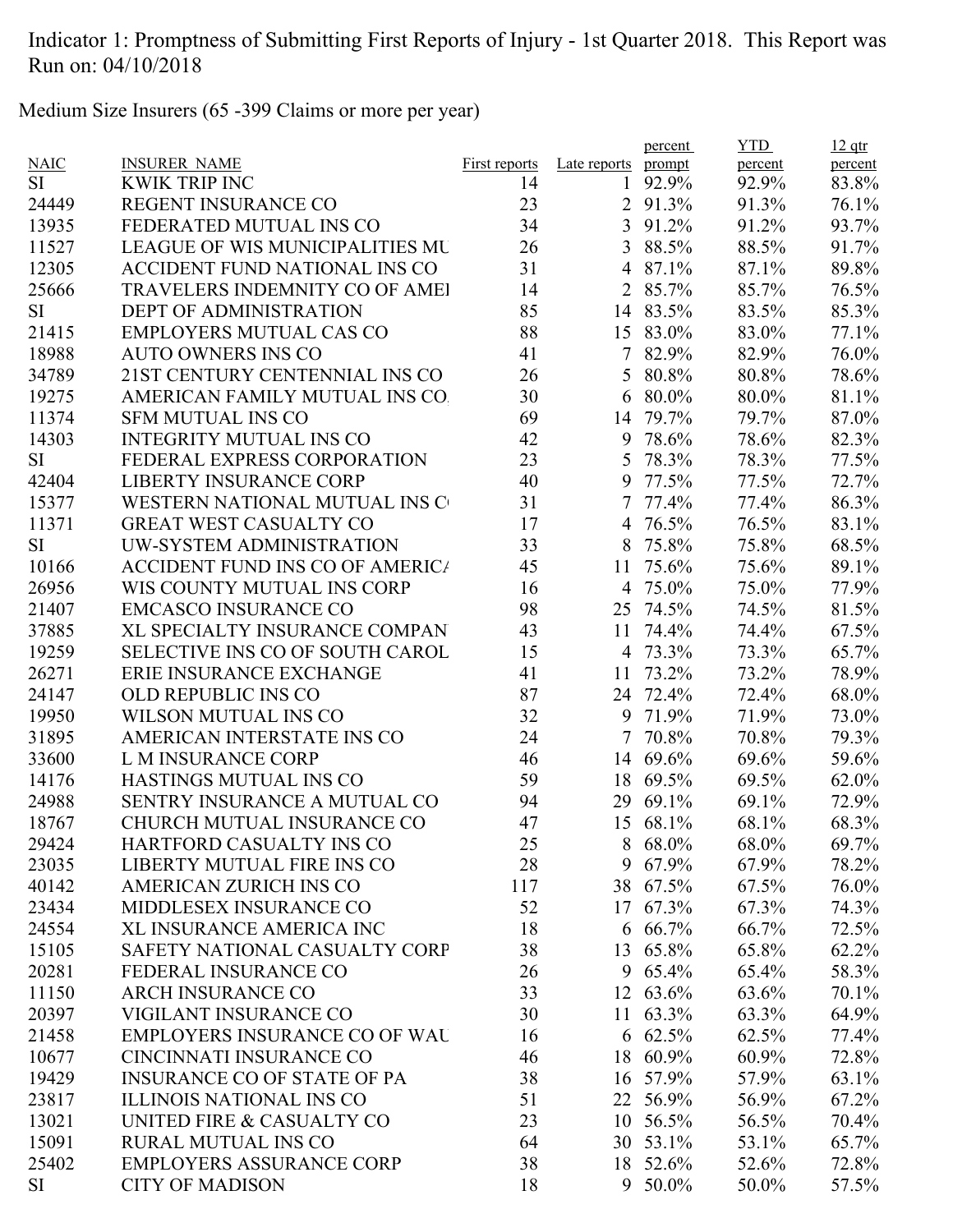Medium Size Insurers (65 -399 Claims or more per year)

|               |                               |               |              | percent       | YTD.    | $12$ qtr |
|---------------|-------------------------------|---------------|--------------|---------------|---------|----------|
| <b>NAIC</b>   | <b>INSURER NAME</b>           | First reports | Late reports | prompt        | percent | percent  |
| <sup>SI</sup> | MILWAUKEE BOARD OF SCHOOL DIR | 27            | 14           | 48.1%         | 48.1%   | 56.7%    |
| 20427         | AMERICAN CASUALTY CO OF READI | 25            | 13.          | 48.0%         | 48.0%   | 57.3%    |
| 22667         | ACE AMERICAN INSURANCE CO     | 34            | 19.          | 44.1%         | 44.1%   | 70.9%    |
| <b>SI</b>     | <b>KOHLER CO</b>              | 14            |              | 8 42.9%       | 42.9%   | 62.9%    |
| <b>SI</b>     | <b>CITY OF MILWAUKEE</b>      | 84            |              | 54 35.7%      | 35.7%   | 66.6%    |
| 13986         | FRANKENMUTH MUTUAL INS CO     | 23            |              | $16 \t30.4\%$ | 30.4%   | 82.6%    |
|               | <b>Totals for Group:</b>      | 2,182         |              | 676 69.0%     | 69.0%   | 73.8%    |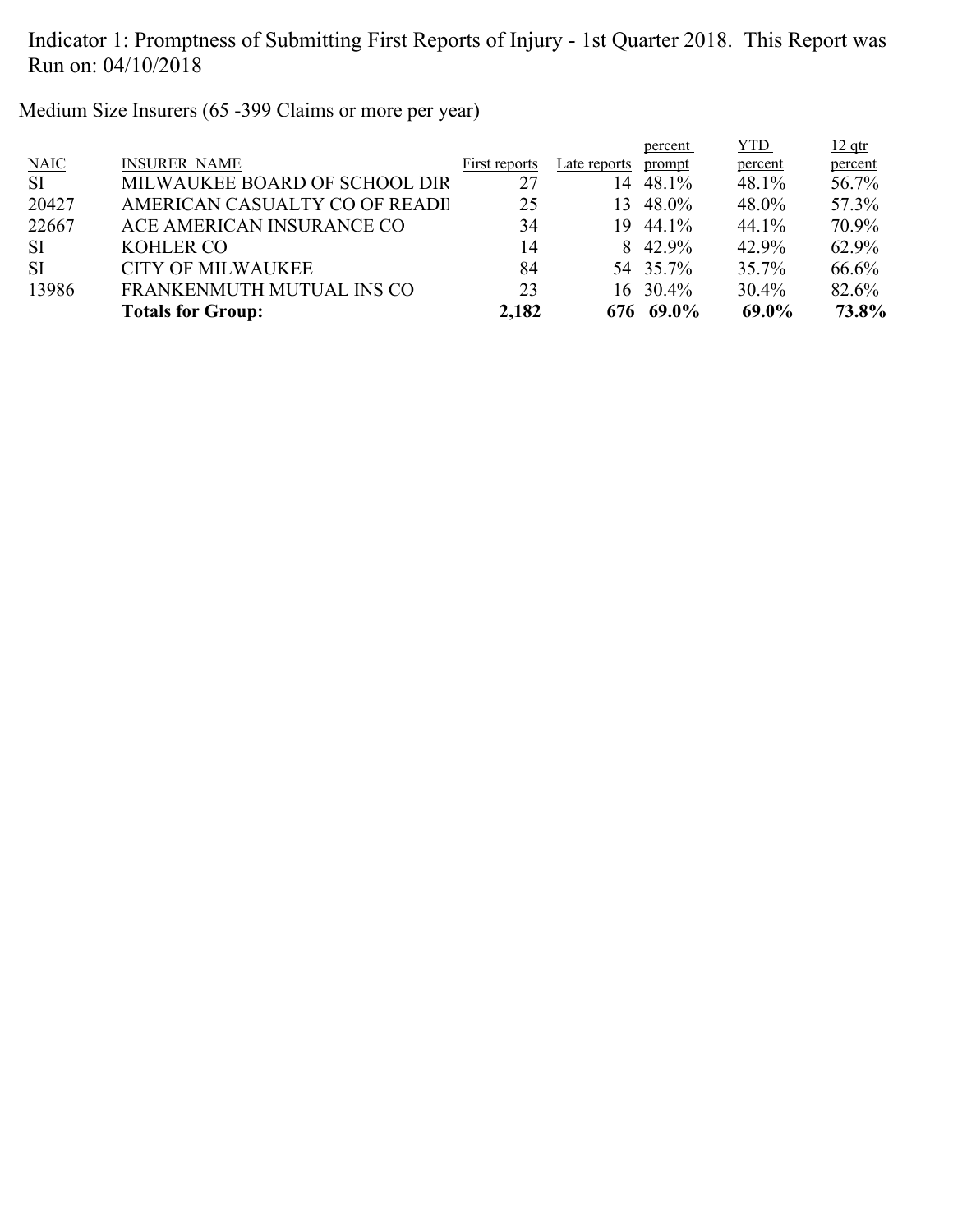Small Size Insurers (Less than 65 Claims per year)

|                 |                                       |                         |                  | percent         | <b>YTD</b> | $12$ qtr |
|-----------------|---------------------------------------|-------------------------|------------------|-----------------|------------|----------|
| <b>NAIC</b>     | <b>INSURER NAME</b>                   | <b>First reports</b>    | Late reports     | prompt          | percent    | percent  |
| SI              | <b>MAYO CLINIC HEALTH SYS-NW WI R</b> | 5                       | $\theta$         | 100.0%          | 100.0%     | 94.4%    |
| <b>SI</b>       | SSM HEALTH CARE OF WISCONSIN IN       | 21                      |                  | 2 90.5%         | 90.5%      | 90.4%    |
| 24112           | <b>WESTFIELD INSURANCE CO</b>         | 12                      | 1                | 91.7%           | 91.7%      | 88.8%    |
| <b>SI</b>       | <b>USF HOLLAND LLC</b>                | 9                       | $\overline{2}$   | 77.8%           | 77.8%      | 88.6%    |
| 37478           | HARTFORD INSURANCE CO OF THE M        | $\mathbf{1}$            | $\overline{0}$   | 100.0%          | 100.0%     | 86.7%    |
| <b>SI</b>       | FEDEX FREIGHT INC                     | 10                      | 4                | $60.0\%$        | $60.0\%$   | 86.7%    |
| 12006           | DISTRICTS MUTL INS & RISK MGMT S      | 8                       | 3                | 62.5%           | 62.5%      | 86.3%    |
| 19445           | NATIONAL UNION FIRE INS CO OF PIT     | 3                       | 1                | 66.7%           | 66.7%      | 85.8%    |
| 10351           | FIRST DAKOTA INDEMNITY COMPAN         | 6                       | $\overline{0}$   | 100.0%          | 100.0%     | 84.2%    |
| <b>SI</b>       | MILWAUKEE TRANSPORT SERVICES          | 9                       | 2                | 77.8%           | 77.8%      | 83.8%    |
| 21261           | ELECTRIC INSURANCE CO                 | 6                       | $\overline{0}$   | 100.0%          | 100.0%     | 83.1%    |
| 13692           | DONEGAL MUTUAL INS CO                 | 14                      | 1                | 92.9%           | 92.9%      | 82.9%    |
| <b>SI</b>       | ST JOSEPHS HOSPITAL OF MARSHFIE       | $\boldsymbol{0}$        | $\mathbf{0}$     | $0.0\%$         | $0.0\%$    | 82.8%    |
| 19038           | TRAVELERS CASUALTY & SURETY C         | 3                       | $\overline{0}$   | 100.0%          | 100.0%     | 82.7%    |
| 24830           | CITIES & VILLAGES MUTUAL INS CO       | 11                      | $\overline{0}$   | 100.0%          | 100.0%     | 82.6%    |
| 20109           | <b>BITCO NATIONAL INS CO</b>          | 6                       | $\overline{0}$   | $100.0\%$       | 100.0%     | 82.2%    |
| 24228           | PEKIN INSURANCE CO                    | 3                       | $\overline{0}$   | 100.0%          | 100.0%     | 82.0%    |
| 33588           | <b>FIRST LIBERTY INS CORP</b>         | $\overline{7}$          | $\overline{0}$   | 100.0%          | 100.0%     | 81.0%    |
| <b>SI</b>       | <b>TARGET CORP (STORES)</b>           | 9                       |                  | 4 $55.6\%$      | 55.6%      | 79.6%    |
| 12262           | PENN MFRS ASSOCIATION INS CO          | 8                       | 3                | 62.5%           | 62.5%      | 79.3%    |
| 32700           | <b>OWNERS INS CO</b>                  | 6                       | $\theta$         | 100.0%          | 100.0%     | 78.9%    |
| 28258           | CONTINENTAL INDEMNITY COMPAN          | $\overline{c}$          | $\boldsymbol{0}$ | 100.0%          | 100.0%     | 78.6%    |
| 12304           | <b>ACCIDENT FUND GENERAL INSURAN</b>  | $\overline{2}$          | 1                | 50.0%           | 50.0%      | 78.1%    |
| <b>SI</b>       | <b>COLUMBIA ST MARY'S INC</b>         | 13                      | $\overline{2}$   | 84.6%           | 84.6%      | 75.5%    |
| 19410           | <b>COMMERCE &amp; INDUSTRY INS CO</b> | 8                       | $\overline{2}$   | 75.0%           | 75.0%      | 73.8%    |
| 37257           | PRAETORIAN INS CO                     | $\,8$                   | $\mathbf{0}$     | 100.0%          | 100.0%     | 73.8%    |
|                 | THE VOLLRATH COMPANY LLC              | 3                       |                  | 66.7%           | 66.7%      | 71.9%    |
| SI<br><b>SI</b> | <b>CNH AMERICA LLC</b>                | 5                       |                  |                 |            |          |
|                 |                                       |                         |                  | 80.0%           | 80.0%      | 71.8%    |
| 25143           | STATE FARM FIRE & CASUALTY CO         | 6                       | 3                | 50.0%           | 50.0%      | 71.7%    |
| 25615           | <b>CHARTER OAK FIRE INS CO</b>        | 9                       | 3                | 66.7%           | 66.7%      | 71.3%    |
| 24414           | <b>GENERAL CAS CO OF WI</b>           | 5                       |                  | 80.0%           | 80.0%      | 70.5%    |
| 22659           | <b>INDIANA INSURANCE CO</b>           | 8                       |                  | 87.5%           | 87.5%      | 70.5%    |
| 28223           | NATIONWIDE AGRIBUSINESS INS CO        | $\,8\,$                 | 1                | 87.5%           | 87.5%      | 70.0%    |
| 23787           | NATIONWIDE MUTUAL INS CO              | 6                       | $\overline{2}$   | 66.7%           | 66.7%      | 69.5%    |
| 23574           | MIDWEST FAMILY MUTUAL INS CO          | 9                       |                  | 4 $55.6\%$      | 55.6%      | 69.1%    |
| 13838           | <b>FARMLAND MUTUAL INS CO</b>         | $\overline{\mathbf{3}}$ | $\overline{0}$   | 100.0%          | 100.0%     | 68.8%    |
| 26832           | <b>GREAT AMERICAN ALLIANCE INS CO</b> | 15                      |                  | 2 86.7%         | 86.7%      | 68.3%    |
| 20508           | <b>VALLEY FORGE INS CO</b>            | 5                       |                  | 2 $60.0\%$      | $60.0\%$   | 67.9%    |
| 11250           | <b>COMMUNITY INS CORP</b>             | 10                      | 1                | 90.0%           | 90.0%      | 67.6%    |
| 31534           | CITIZENS INSURANCE CO OF AMERIC       | 10                      |                  | $6\quad 40.0\%$ | 40.0%      | 64.9%    |
| 10804           | CONTINENTAL WESTERN INS CO            | 16                      | 8                | 50.0%           | 50.0%      | 60.7%    |
| 20044           | BERKSHIRE HATHAWAY HOMESTATI          | 5                       | 3                | $40.0\%$        | 40.0%      | 59.1%    |
| 26247           | AMERICAN GUARANTEE & LIABILITY        | 13                      | 3                | 76.9%           | 76.9%      | 59.0%    |
| SI              | STI HOLDINGS, INC                     | 9                       | $\overline{2}$   | 77.8%           | 77.8%      | 58.2%    |
| 20494           | <b>TRANSPORTATION INS CO</b>          | 14                      |                  | 9 35.7%         | 35.7%      | 55.6%    |
| <b>SI</b>       | <b>COUNTY OF MILWAUKEE</b>            | $\overline{4}$          | 1                | 75.0%           | 75.0%      | 52.9%    |
| 32620           | NATIONAL INTERSTATE INS               | 9                       |                  | 4 55.6%         | 55.6%      | 52.4%    |
| 19879           | <b>SECURITY NATIONAL INS CO</b>       | $\overline{7}$          |                  | $3\;\;57.1\%$   | 57.1%      | 50.0%    |
|                 |                                       |                         |                  |                 |            |          |